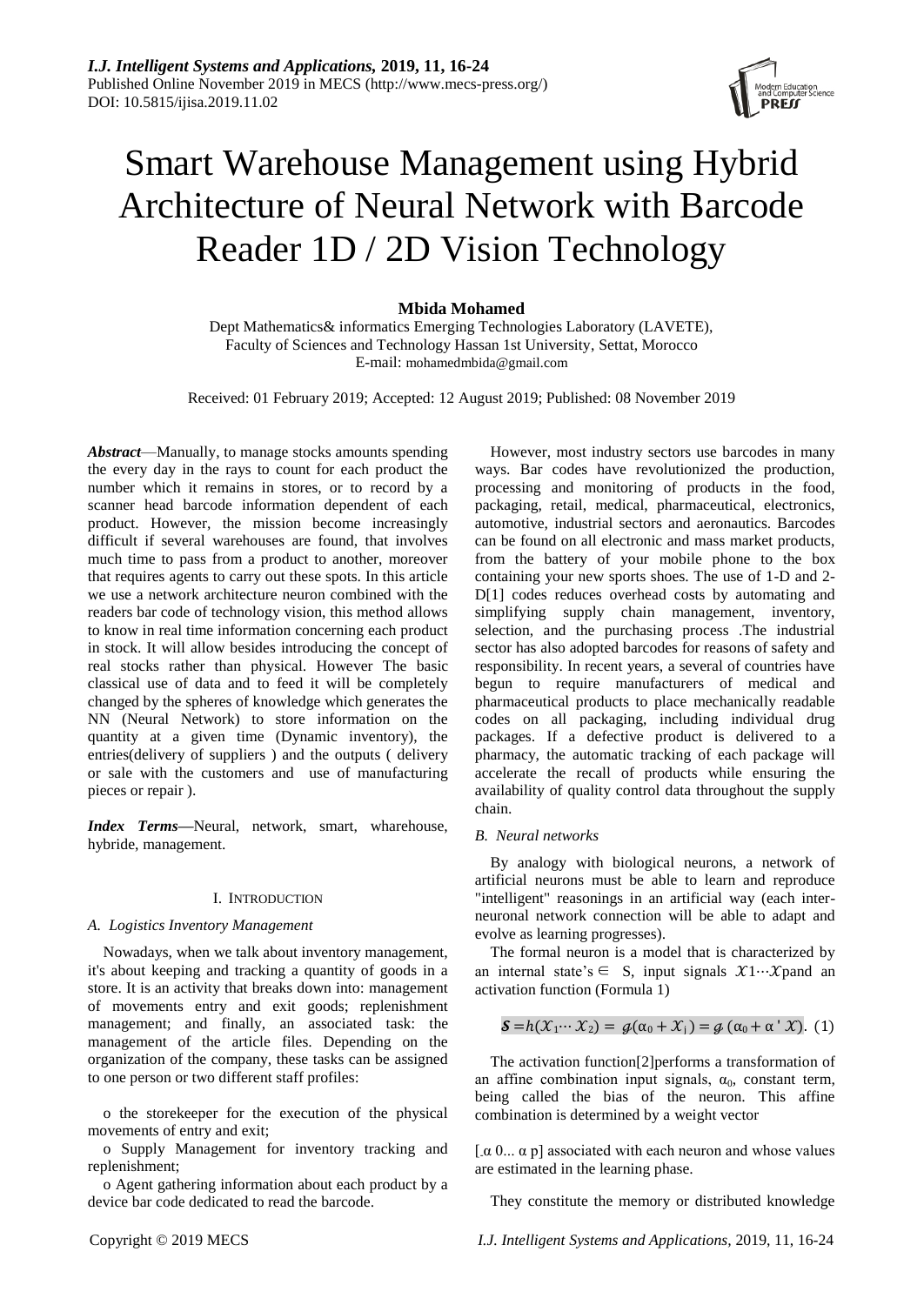of the network. The different types of neurons are distinguished by the nature of their activation function. The main types are:

Linear 
$$
g
$$
 is the identity function, (2)

$$
Thresholdg(\mathcal{X}) = 1 [0; +\infty[ (\mathcal{X}), \quad (3)
$$

$$
Sigmoid \mathcal{G}(\mathcal{X}) = 1 / (1 + e \mathcal{X}), \tag{4}
$$

$$
ReLUg(X) = max(0, X) (rectified linear unit), (5)
$$

$$
Radial \, \mathcal{G} \left( \mathcal{X} \right) = \sqrt{(1/2)} \pi e \left( -\mathcal{X} \, 2 / 2 \right), \tag{6}
$$

# Stochastic  $g(\mathcal{X}) = 1$  with probability  $1 / (1 + e \mathcal{X}/H)$ , (7)

# otherwise 0 (H acts as a temperature in a simulated annealing algorithm).

In this article we will present and model a hybrid smart architecture that combines neuron networks as a learning system on product information, and vision technology based on 1D/2D bar code readers that refer these identifiers to the NN, in the second part we will expose a comparison evaluation of our Hybrid infrastructure and the standard inventory management .Finally we will close our study by mention the advantages brought by our infrastructure as well as to present the perspectives which can give a continuity to our article which follows the same topic.

# II. RELATED WORKS

Neural network technology has been successfully applied in many business areas, and several works have been done we quote the most important:

# *A. Forecasting Model of Supply Chain Management Based on Neural Network*

**Pr HongJing Liu** resume the applications of neural network technology [3] in supply chain management, which contain three domains: optimization, forecasting and decision support.

# *a. optimization*

Neural network is the most familiar computing technology to rectify the optimization problems. It has an major meaning for supply chain management. Presently, it has been studied how to incorporate neural networks and solve the supply chain management optimization problem, as an example of shop scheduling, warehouse management, selection of transportation route . Some of these problems are the main problems to make the logistics information system of the company. However, assimilate with other technologies, neural network has a strong adaption, and it consider and accommodate emerging constraints with real-time processing capabilities

# *b. forecasting*

Nowdays, doubt is the biggest obstacle for entreprise decision-makers. This specific problem in supply chain comes mainly from alteration in product demand and also the delivery delays. Because of the not accurate forecasting for the local appearance of the supply chain, the overall supply chain will have a big fluctuation and this volatility will progressively enlarge. in addition, how to endorse the forecasting accuracy and minimize the uncertainty of supply chain management has become an important focus. furthermore, the information supporting our decision-making generally is not sufficient, which has became the insuperable obstacles of other forecasting techniques such as expert systems, statistical process, and time series. Many of the supply chain forecasting problems are more complex, non-linear problems, which the linear forecasting tools are powerless.

# *c. decision support*

Whenever managers are Taking decisions, there are two problems they are coping. One is that the decisionmaking information is too voluminous, and the other is that the decision-making information is imperfect. Now, most of the research for decision support system concentrates on the management and analysis of the decision- creating data. Due to the neural network's unique identification ability, data classification capabilities and self-organizing capabilities, it becomes the ideal data search technology in supply chain management. A neural network system for determining the potential customer in the sales process has been developed. Another important issue the decision support system is how to find the intrinsic relationship between the data from the huge data. Self- organization and generalization capabilities of the neural networks become a powerful tool for solving this problem.

# *B. Artificial Neural Network for Transportation Infrastructure Systems(TIS)*

Artificial Neural Networks (ANNs) describe as the overall interconnection of the systems together with numeric weighting that can be tuned based on experience, system Inputs, Processing and Outputs. Moreover, the real advantage of ANNs is the ability to explain complex system problems such as one which are found within the Transportation Infrastructure Systems. ANNs for Transportation Infrastructure System must incorporate system engineering techniques that will be sustainable for future years and maintained at acceptable levels. Accordingly, Though Pr Koorosh Gharehbaghi present the concept of ANNs and its core functions for the optimization of Transportation Infrastructure Systems the maintenance processes

Every TIS need a System Engineering that not only give a structure break down but also step by step evaluation and modification. This is the most important stage of any system development, and therefore requires utilizing an appropriate Engineering methodology to further enhance the performance of TIS. Fig.1. represents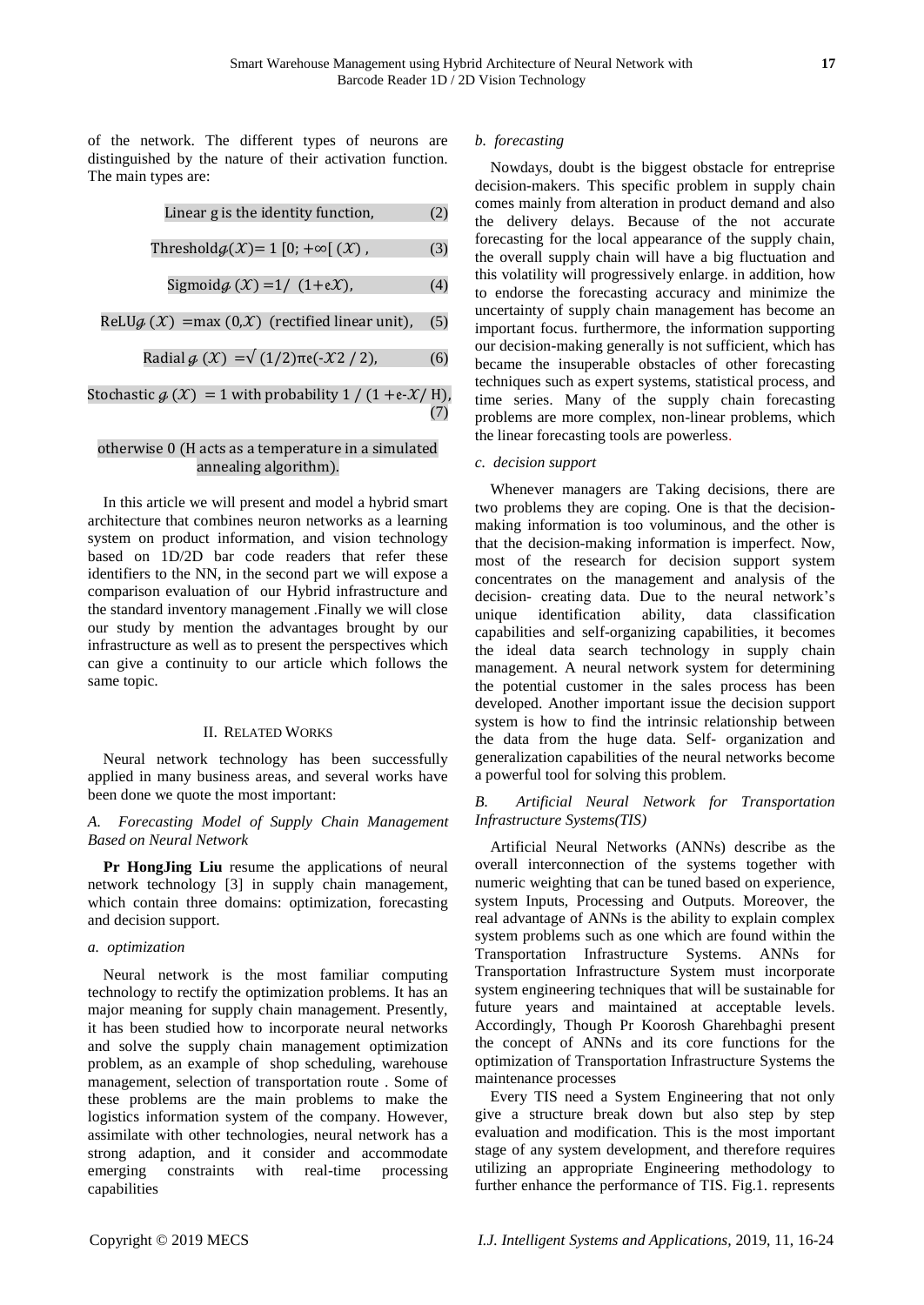the Engineering Mechanism forTransportation Infrastructure Systems (TIS), and its parameters and their relationship.



Fig.1. The Engineering Mechanism for Transportation Infrastructure Systems (TIS)

A main objective, when making the appropriate System parameters is not only to create a System and Sub-system mechanism but to establish classification and elements of the System. While the sub-systems typically deal with system environment and structure, system classification and elements provide the additional subcategorization. On the other hand, while the core concepts of System could be straight forward since it deals with Soft and Hard methodology, the elements is where the essential design questions will be considered. The process of System Engineering Mechanism for TIS is unique and innovative .

# *C. Predicting Logistics Delivery Demand with Deep Neural Networks*

Delivery time impacts the logistics route, depending on the needs of the place and quantity. An efficient prediction of delivery demand would help the composition of logistics model. The data on delivery demand are time-dependency and space-correlation. Modeling the multidimensional sequence or building the prediction based on it would be a computation consuming work. However, it is based on deep learning[4] to propose an efficient procedure to predict delivery demand. With the simulation study, the prediction performance[5,6], of the proposed procedure is acceptable. This is conducive to the further study of logistics decisions making.

The long-short-term-memory[7] (LSTM) network is one ofdeep learning structure and a special kind of recurrent neural networks [8] (R-NN) , capable of learning long-term dependencies . LSTM is explicitly designed to avoid the long-term dependency problem and it works tremendously well on a large variety of problems. Compared with the mathematical approach in logistics problem, LSTM is relatively convenient to implement in time series prediction, especially in delivery forecasting.

LSTM is fundamentally designed to avoid the longterm dependency problem. Specifically, LSTM has the same connection like RNN-structure, but they use a different way to implement information backup. A memory cell, designed and built in the structure, takes the previous state ht1 and current system input t x as inputs, and then computes to decide what to keep in memory for outputting the hidden state ht. Fig.2. shows the typical architecture of a single LSTM memory cell. The cell state operates straight down the entire path with some functions of linear combination, which makes it easy to propagate information in time.



Fig.2. The LSTM single memory cell

#### III. INVENTORY CONTROL BASED ON NN HYBRID **ARCHITECTURE**

# *A. Nearest Neighbor Data AssocClassic Inventory Management*

Nowadays Tendency is mobility, if the storage is away from the computer, and the products are weighty, we cannot bring the products to the computer: it is necessary to work remotely. Some would like to manage their stock with a cell phone, but they are not "made for". There are also tablets or PDAs, but in practice you have your hands occupied. That's why they use relatively simple readers, whose only function is to read bar codes and enter quantities. These readers are more robust compared to tablets or PDAs, and especially less expensive. The work is done in two stages (Fig.3.):



Fig.3. Classical inventory management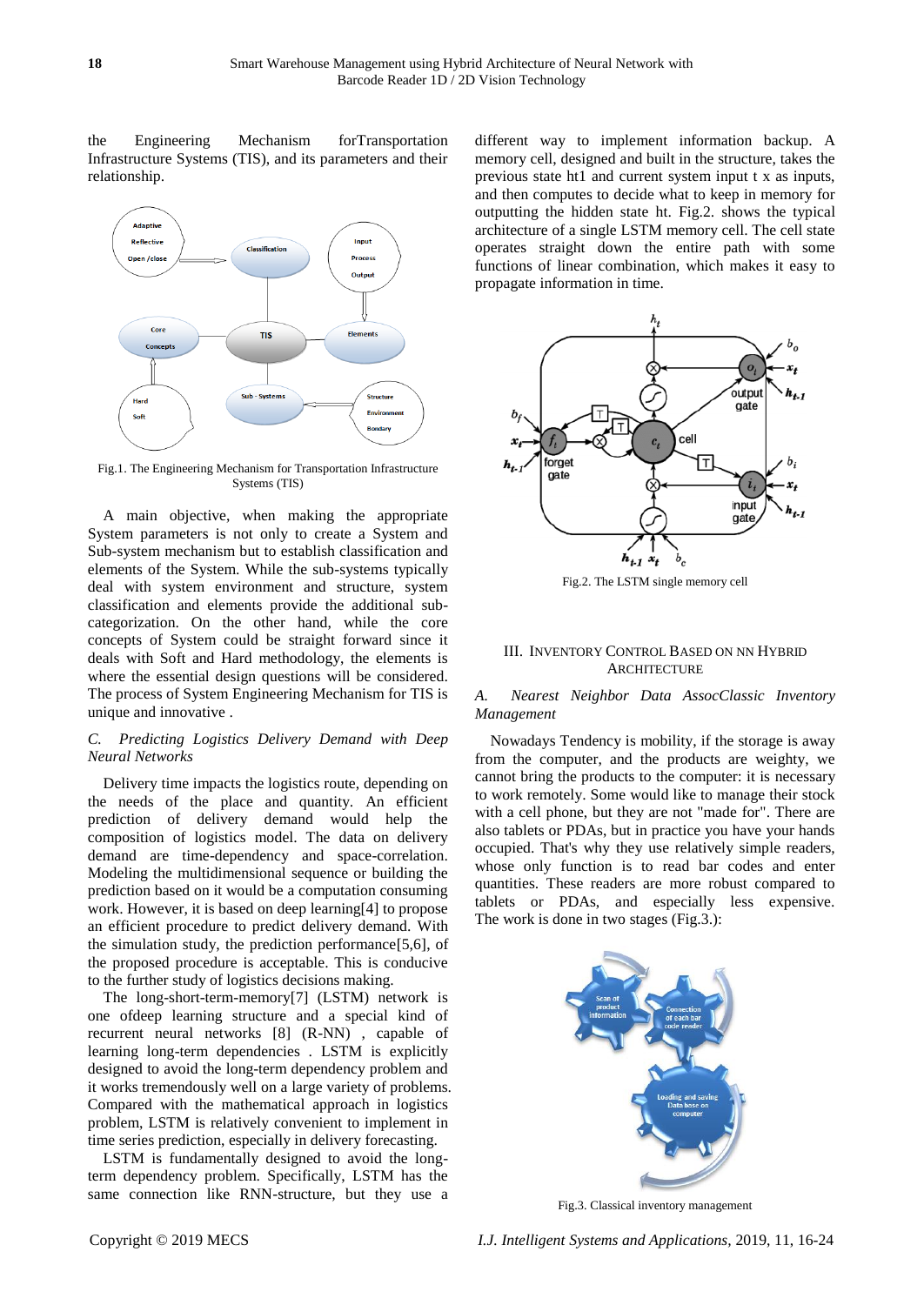- Scan products and quantities in shelves
- Loads data saved on the computer

This mode of operation called "batch" is very safe and avoids tedious manipulation on a tiny screen. However the scanning of the products as well as the feeding of the data on computer, requires logistic agents to carry out these tasks which can generate errors during the collection or loading of the data (Forgets of scanning / seizure of the products...). In addition another disadvantage can be in the loss of time in the two phases to have a database fed, in the case of an update of the storage stores have to go through the same steps, which generates another time lost. During the connection of the hand shower with the computer, there may be connectivity problems (driver, adapter, coding ....) Or the internal memory of the hand shower may be exhausted at any time since its storage is limited to 8MB. For this we have developed an intelligent inventory management mechanism to reduce the rate of errors that can occur in this process of data extraction and acquisition, and also to have real-time data availability.



Fig.4. Hybrid process for smart inventory management

# *B. Hybrid architecture implementation for intelligent inventory management*

Today, traditional inventory management causes a lot of loss of time and resources as well as problems with data acquisition. To evolve this management process, this requires the development of a powerful hybrid system based on Cognex technology vision 1.2-dimensional readers [9], equipped with sensors in place in the warehouse and an intelligent neuron network with a bar code recognition, which allows the backup and learning of any type of data in these spheres of knowledge. The

execution of this architecture requires a passage through three phases presented in the descriptive figure above (Fig.4.), in what follows we will explain each part and its role.

# *a. Extraction of information produced by 1D / 2D vision technology sensors*

When collecting product data, you need technology vision sensors, which are a sort of digital camera set in front of every product that takes a picture of the code. A microprocessor running a special image processing software identifies and decodes the code before transferring the obtained data to a neural network (Fig.5.) which will be explained in detail after. One of the main factors of choice of a image sensor, or camera, is its resolution image, that is to say the number of pixels that make up each photo.

In the context of a vision technology reader, the resolution in pixels [10] per module (PPM). PPM is the number of pixels corresponding to a cell or module code and makes sure the camera has enough resolution to read this code. This value is calculated by dividing the resolution of the camera in one direction (for example, 752 pixels for a standard resolution reader) by the number of code modules, then doing the same calculation in the other direction, before to multiply the two numbers obtained. This may seem complicated, but the configuration applications or image processing software of the industrial vision technology code readers are able to quickly calculate the PPM value ( Four in the example above).In addition, new microprocessors and CMOS digital sensors [2] also enable vision-based readers to be nearly as fast as the best laser scanners. These advances are in addition to the traditional benefits of vision-based drives: no moving parts, longer lasers, ability to read damaged and omnidirectional codes, and the ability to record images for audit and tracking purposes. or to monitor code marking systems.



Fig.5. Pixel grid indicating the PPM value on a Datamatrix code using a vision technology reader

However, after the assembly of the product information according to the EAN 13 standard $[11]$ , the data is sent back to the neuron network with WIFI, since this vision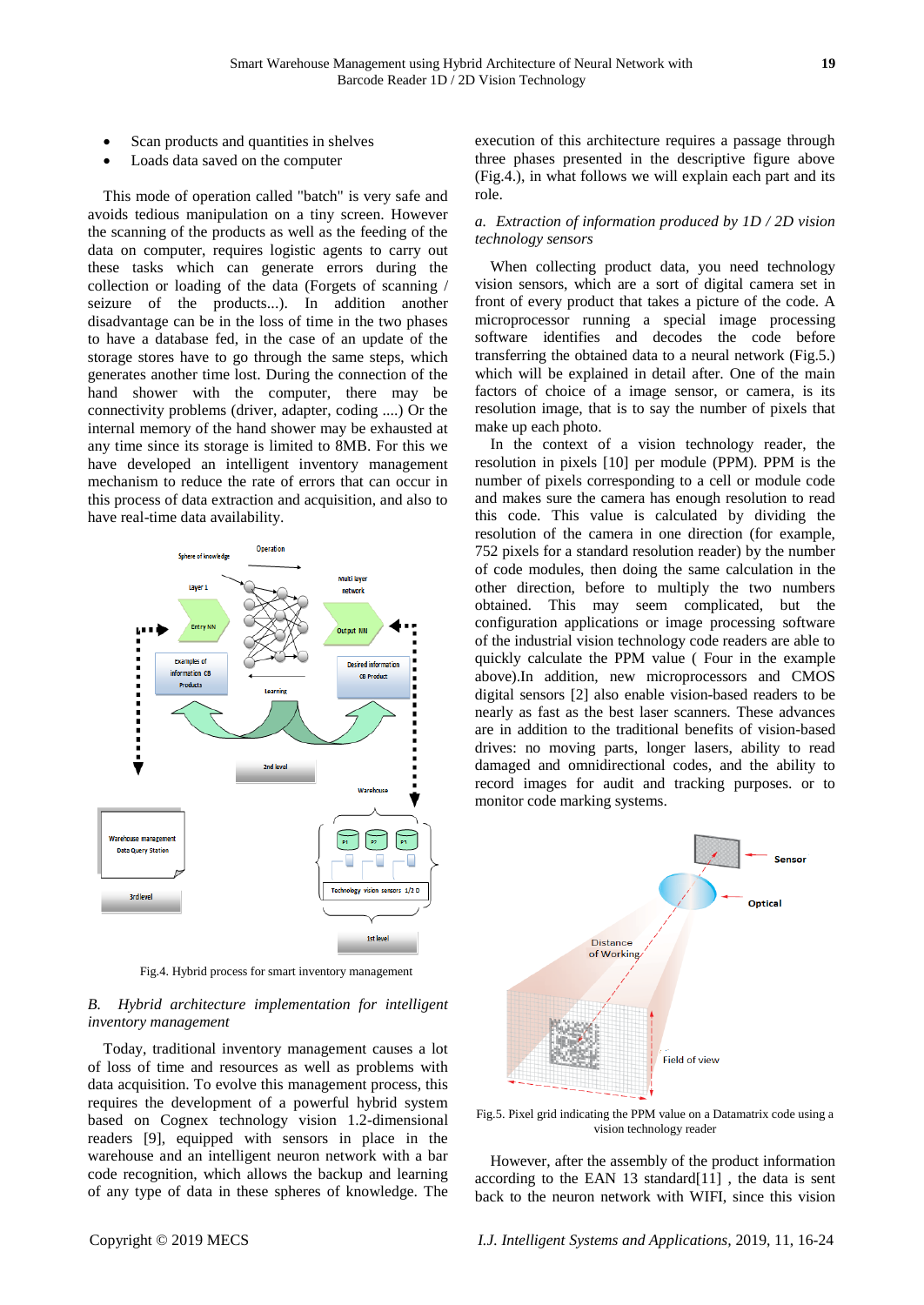technology offers a range of industrial communication protocols including Ethernet, USB, RS-232, digital I / O., Ethernet / IP, PROFINET and Modbus TCP / IP.

# *b. Collection and learning of data by NN:*

After the phase of information extraction by vision technology sensors, they send these data to the neuron network that was designed with the Java language, to start collecting and learning about each product and recognize it in case if it exists in the initial information base (.dat).Our neuron network has been designed in Java language that allows to know and devise the barcode image (1D / 2D) in the form of a series of digits in four parts, in order to recognize each part according to the country, the manufacturer of this country, product manufacturer and the control key that allows to validate the barcode. However, learning product information in the following Java code snippet (Pseudo Algorithm 1):





*c. Recognition of 1D / 2D image BC by sub-sampling of the NN hybrid architecture*

During the collection and learning of the information produced, a file associated with the NN (ExRN.dat) updates this data, for this purpose in the case of a request for information on products, the spheres of knowledge takes into account load the intelligent recognition of the BC 1D / 2D image sent by the vision technology sensors, then they collect from the ".dat" file the details of each product according to the BC image, to relay them to the management warehouses station in real time.

When a CB image is obtained, the program begins by drawing a box around the boundaries of the CB. This allows the program to eliminate all white space around. When you have a BC, it is also drawn on the instance variable, to crop this BC image and possibly down sample. The next step is to crop the image and remove any white space. Trimming is implemented by dragging four imaginary lines from the top, left, bottom, and right sides of the CB image. These lines stop as soon as they pass through a real pixel. By doing this, these lines align with the outer edges of the CB image. The hLClear and vLClear methods both accept a parameter that indicates the row to parse and returns true if that row is empty. The program works by calling hLClear and vLClear until they cross the outer edges of the CB image, the horizontal line method (hLClear) is displayed in Fig.6.



Fig.6. Part of the Java code to crop the BC image

As we can see, the horizontal lines method has a y coordinate argument that specifies the horizontal line to check. The program then traverses each x coordinate of this line, checking the pixel values. The "findLimits" method uses "hLClear" and "vLClear" to calculate the four edges. The beginning of this method is mentioned in Fig.7.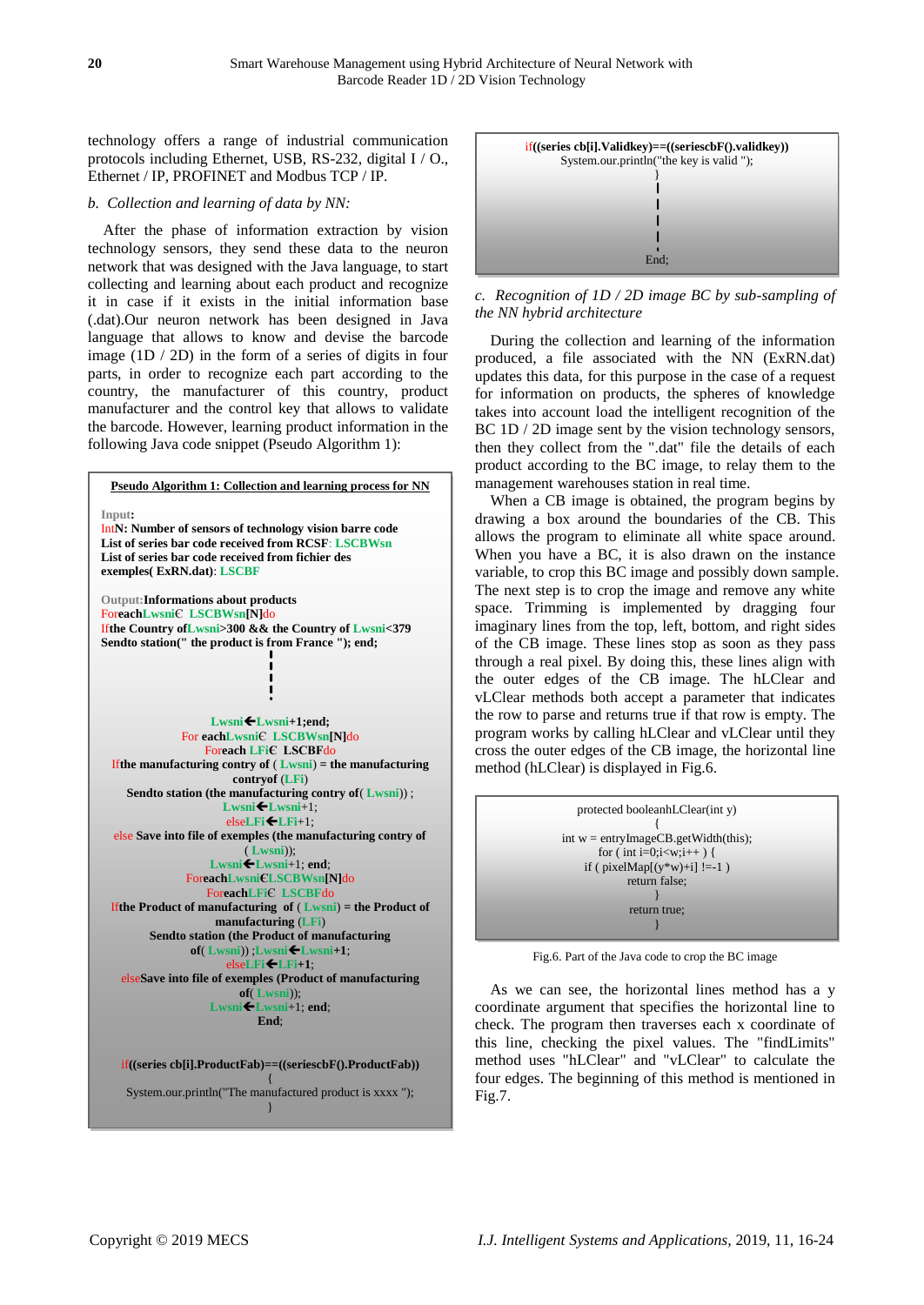

Fig.7. Part of the Java code to find bounds of BC image

Now that the CB image has been cropped, it must be sampled. This implies taking the CB image with a resolution higher than a resolution of 5x7, to reduce an image at 5x7. This divides the image into rectangular sections, five across and seven down. If a pixel of a section is filled, the corresponding pixel in the sub sampled CB image 5x7 is also filled. Most of the work done by this process is accomplished in the "QuadrantdownModel" method shown in Fig.8.

| protected booleanQuadrantdownModel (int x, int y) |
|---------------------------------------------------|
| {int w = entryImageCB.getWidth(this);             |
| int start $X = (int)$                             |
| $(downModelLeft+(x*ratioX));$                     |
| int start $Y = (int)$                             |
| $(downModelTop+(y*ratioY));$                      |
| int end $X = (int)(startX + ratioX)$ ;            |
| int end $Y = (int)(startY + ratioY)$ ;            |
| for (intyy=startY;yy <= endY;yy + + ) {           |
| for $\epsilon$ int xx=startX:                     |
| $xx \le = endX$ ; $xx++$ ) {                      |
| int loc = $xx+(yy*w)$ ;                           |
| if ( $pixelMap[$ loc $]= -1$ )                    |
| return true; } } return false;                    |

Fig.8. Part of the Java code to sampling BC image

The "QuadrantdownModel" method accepts the section number to be calculated. First, the x and y start and end coordinates must be calculated. To calculate the first x coordinate for the specified section, first use the "downModelLeft"; this is the left side of the crop rectangle. Then,  $x$  is multiplied by "ratioX", the number of pixels composing each section. This allows us to determine where to put "startX". The starting position, "startY", is calculated by similar means. Then, the program loops through all the x's and y's covered by the specified section. If even a pixel is determined to be filled, the method returns true, which indicates that this section should be considered filled.

## IV. EXPERIMENTS

Warehouse management is the heart of a successful logistics chain, and the more flexible and real-time the process becomes, the more time is saved, which is the key to a successful business. A hybrid architecture based on vision technology sensors merged with a Java model Kohonen [12] has been designed and implemented with neuron and 26 output neurons the management platform is presented in Fig.9.

|                                             | <b>Stock management by Smart warehouse management</b>                                   |  |  |  |  |  |
|---------------------------------------------|-----------------------------------------------------------------------------------------|--|--|--|--|--|
| Search                                      |                                                                                         |  |  |  |  |  |
| Bar code<br>From                            | 687 5498712340<br>Validation<br>987 578973917                                           |  |  |  |  |  |
| <b>Designation product</b><br>Info Products | Roval123h<br>outflow 02 / 08 /2018<br>Enter<br>12/<br>/2018<br>Date<br>04<br>Validation |  |  |  |  |  |
| Id                                          | Barecode<br>Provider<br>Designation<br>Range<br>Ouantity                                |  |  |  |  |  |
| $\mathbf{1}$                                | Roval88J<br>BulbAliminium<br>Rovalinfield<br>9834542341276<br>1000                      |  |  |  |  |  |
| 9                                           | OPera55<br>LakosteHlley<br>Operadiadora 3000<br>8755768901256                           |  |  |  |  |  |
| 8                                           | Lardo89<br>Liondayfost<br>Lardrofiesta<br>7986743227891<br>50                           |  |  |  |  |  |
|                                             |                                                                                         |  |  |  |  |  |
| By Dr Mbida Mohamed<br>-------              |                                                                                         |  |  |  |  |  |

Fig.9. Intelligent NN Warehouse Management Portal

*A. Comparative study between standard inventory management and smart architecture based on neural network*

In this sub-part, we will benchmark a standard supply management solution with modular supply management[13] (MSM) invented by the Solti company that several companies use, and our hybrid architecture based on intelligent neural network(HABINN), it is summarized in the Table 1 by Edraw application V2018:

# *B. Statistics study*

Our study was projected on a medium-sized enterprise of 6 warehouses with 100 shelves in each, according to two methods of warehouse management, the one that is standard (MSM) and our intelligent management(IM) based on the NN.(**Note**: We use AnyLogic Software [14] for modelization and simulation to get the Data acquisition and Probability of errors in our warehouses)

# *a. Data acquisition*

Most medium-sized companies use standard management with a bar code reader and agents who do the collection and inspection in case of an update. Extracting data and processing it on a computer, is characterized by a data acquisition time that is extended according to the number of warehouses in the case of a standard management (Table 2), and in real time in the case of our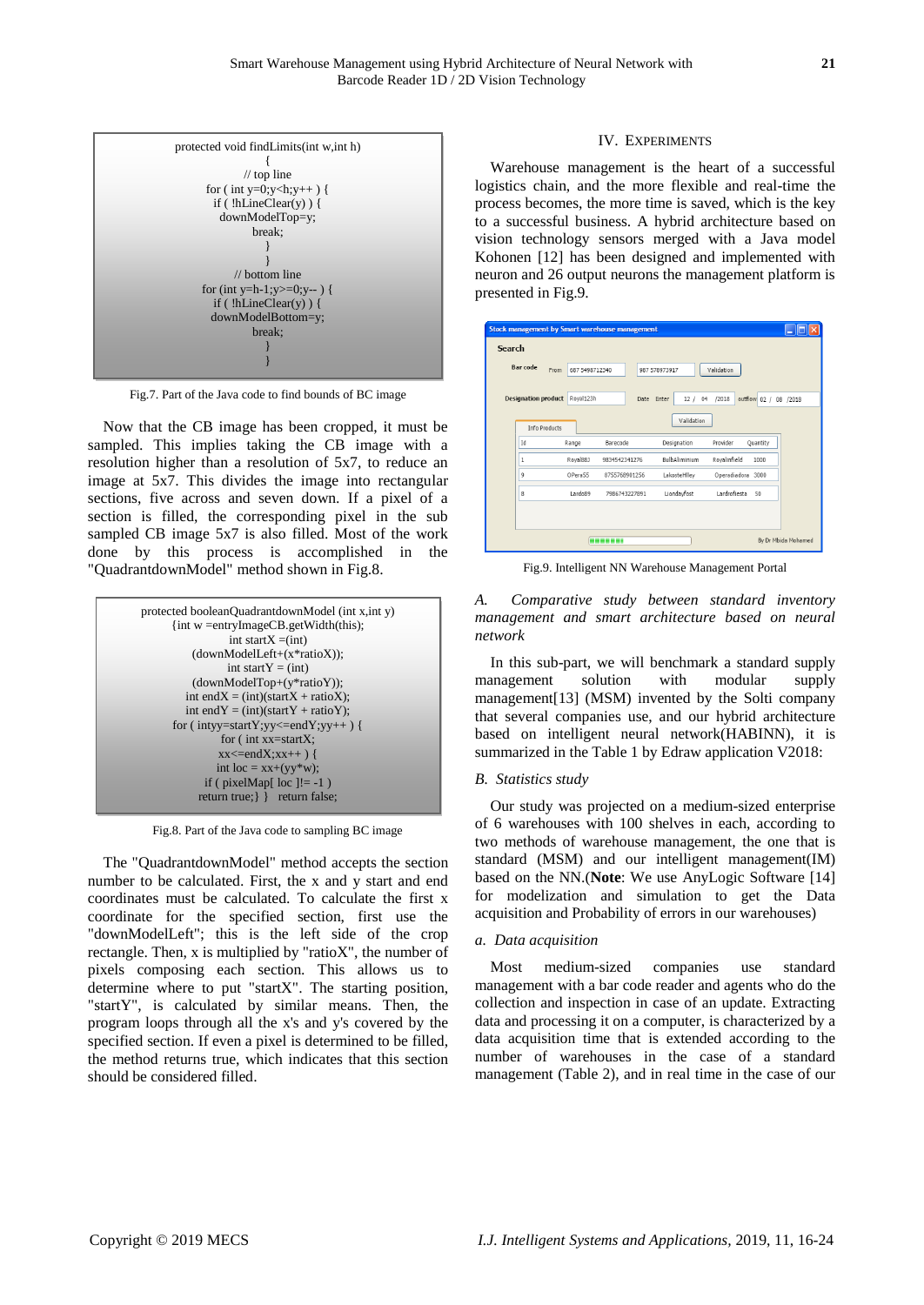intelligent warehouse management NN. Hence by making a comparative study of the data acquisition times according to the number of warehouses, it is found that the data response time in the intelligent management NN is in real time, as long as the standard management takes periods that can increase, depending on the number of warehouses in the company(Fig.10.).

Table 1. Comparative study between standard inventory management and HABINN technology

| Methodology<br>Characteristics                                           | Modular supply<br>management<br>(MSM)                                                                            | Hybrid<br>architecture<br>based on<br>intelligent<br>neural network<br>(HABINN)                                                                                                                                                                                     |
|--------------------------------------------------------------------------|------------------------------------------------------------------------------------------------------------------|---------------------------------------------------------------------------------------------------------------------------------------------------------------------------------------------------------------------------------------------------------------------|
| Human resources per<br>warehouses                                        | Necessary                                                                                                        | Not<br>Necessary                                                                                                                                                                                                                                                    |
| Human resources per<br>warehouses                                        | CVS file managed<br>by an agent                                                                                  | .Data file<br>managed by<br>NN (Artificial<br>intelligence)                                                                                                                                                                                                         |
|                                                                          |                                                                                                                  | Dynamic<br>manipulation<br>without the<br>need for agents                                                                                                                                                                                                           |
| Time of collection and<br>update of the<br>information products          | Agent intervention                                                                                               | Absence of<br>transmission<br>errors (offers<br>better quality,<br>information<br>route 120mm<br>over 6ms)                                                                                                                                                          |
| Types of information<br>collection errors                                | Connectivity<br>handhelds/Pc<br>(Driver, Adapter,<br>Coding, Saturated<br>$memory$ )                             | In case of new<br>product<br>arrivals, vision<br>technology<br>sensors send<br>the information<br>to the NN                                                                                                                                                         |
| Request/Response time<br>in the case of update of<br>product information | Very long (The bar<br>code reader has to<br>pass it to the<br>warehouse to find<br>the new products in<br>place) | architecture<br>which has its<br>own intelligent<br>management of<br>this data to<br>redefine each<br>part of the<br>image bar code<br>in case of<br>information<br>request<br>updated, it just<br>extract these<br>real-time data<br>from the NN<br>learning file. |

| Table 2. MSM Data Acquisition Measurements (Modular supply |
|------------------------------------------------------------|
| management red curve)                                      |

|                   | NW    |     |     | $\overline{\phantom{a}}$ |      |     |      |
|-------------------|-------|-----|-----|--------------------------|------|-----|------|
|                   | TA(s) | 350 | 700 | 1050                     | 1400 | 750 | 2100 |
| NB: MSM Red curve |       |     |     |                          |      |     |      |





# *b. Probability of errors*

During several standard data collection operations, a probability of errors may increase depending on the number of warehouses to be managed (Formula 8).

Probability Errors 
$$
(\%) = \sum_{i=1}^{N} \frac{Number of bits errors}{Global Number of bits to send} * 100
$$
  
N: Number of warehouse\n $(8)$ 

However, this leads to erroneous information on the stored products (Table 3). However, our intelligent management NN gives real-time information with zero probability of errors, since the human factor is not needed during data collection. Following these findings, a comparative study was made on the probability of errors during the collection and processing of information between RN and standard intelligent management. Based on the statistics (Fig.11.) this confirms that the intelligent management NN performs well compared to the standard management of the warehouses.

Table 3. Percentage Probability of Errors MSM

| PPE | 5% | 35% | 50% | 5% | 70% | 90% |
|-----|----|-----|-----|----|-----|-----|

NB: Percentage Probability of Errors MSM ( Green Curve) Percentage Probability of Errors IM ( Red Curve)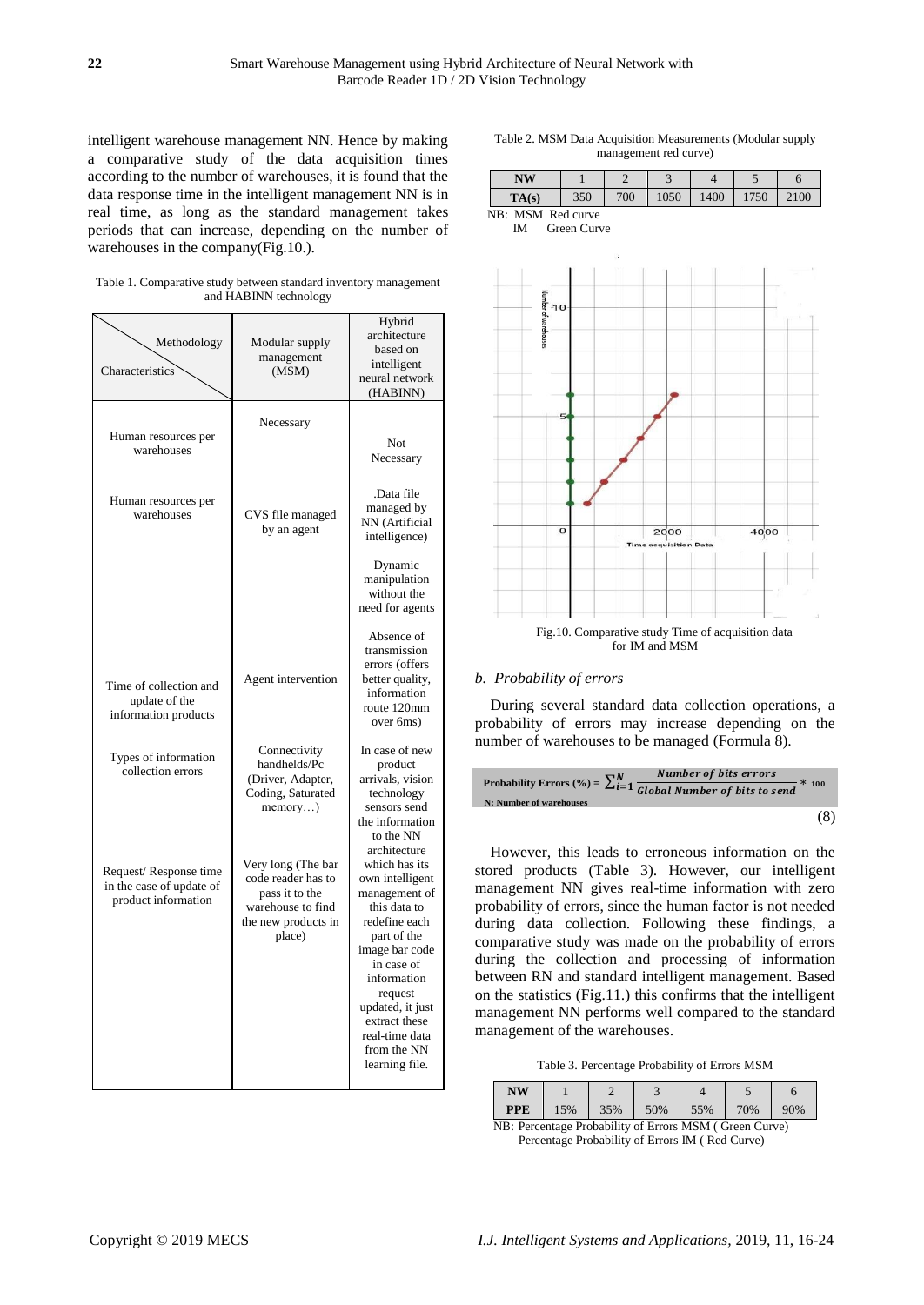

Fig.11. Comparative study of Probability errors for IM and MSM

## V. CONCLUSION

In the current context of a competitive market, companies are increasingly forced to manage their supply chains efficiently by planning and real-time management of these warehouses with minimal resources and better performance of all the logistics activities, warehouse management is an important component affecting the cost of industrial systems, however this paper has developed a mechanism for intelligent warehouse management based on the NN that raises data acquisition issues, decreases the probability of errors during data collection.

The results confirm that the use of the merged NN with vision technology sensors compared to the Modular supply management, provides real-time data availability without errors, without the need for human manipulation at the scene. We want to improve this work through the use of a wide management, payments employees and customer relationship management (CRM )[15] generated by a simulation of our HABINN in Java, and show an optimal and intelligent management model.

#### **REFERENCES**

- [1] N. Guo, X. Wang, Z. Wang, and J. Zhu, "GBVS Based 1D and 2D Barcodes Localization in Complex Scene," in 2015 International Conference on Computational Intelligence and Communication Networks (CICN), Jabalpur, India, 2015, pp. 352–356
- [2] Y. Yang, C. Gu, Y. Li, R. Gale, and C. Li, "Doppler Radar Motion Sensor with CMOS Digital DC-Tuning VGA and Inverter-Based Sigma-Delta Modulator," IEEE Trans. Instrum. Meas., vol. 63, no. 11, pp. 2666–2674, Nov. 2014.
- [3] K. Gharehbaghi, "Artificial Neural Network for Transportation Infrastructure Systems," MATEC Web Conf., vol. 81, p. 05001, 2016.
- [4] LECUN, Yann, BENGIO, Yoshua, et HINTON, Geoffrey. Deep learning. *nature*, 2015, vol. 521, no 7553, p. 436 .
- [5] Y.-S. Lin, Y. Zhang, I.-C. Lin, and C.-J. Chang, ―Predicting logistics delivery demand with deep neural networks," in 2018 7th International Conference on Industrial Technology and Management (ICITM), Oxford, United Kingdom, 2018, pp. 294–297
- [6] F.-M. Tsai and L. J. W. Huang, "Using artificial neural networks to predict container flows between the major ports of Asia," Int. J. Prod. Res., vol. 55, no. 17, pp. 5001–5010, Sep. 2017.
- [7] MA, Xiaolei, TAO, Zhimin, WANG, Yinhai, *et al.* Long short-term memory neural network for traffic speed prediction using remote microwave sensor data. *Transportation Research Part C: Emerging Technologies*, 2015, vol. 54, p. 187-197.
- [8] GRAVES, Alex, MOHAMED, Abdel-rahman, et HINTON, Geoffrey. Speech recognition with deep recurrent neural networks. In: *2013 IEEE international conference on acoustics, speech and signal processing*. IEEE, 2013. p. 6645-6649.
- [9] O. Yorulmaz, O. Oguz, E. Akhan, D. Tuncel, R. C. Atalay, and A. E. Cetin, "Multi-resolution super-pixels and their applications on fluorescent mesenchymal stem cells images using 1-D SIFT merging," in 2015 IEEE International Conference on Image Processing (ICIP), Quebec City, QC, Canada, 2015, pp. 2495–2499.
- [10] TOH, Peng Seng. Image acquisition system for machine vision applications. U.S. Patent No 6,346,966, . 2002.
- [11] Cabada, R. Z., Estrada, M. L. B., & García, C. A. R. (2011). EDUCA: A web 2.0 authoring tool for developing adaptive and intelligent tutoring systems using a Kohonen network. Expert Systems with Applications, 38(8), 9522- 9529.
- [12] Rossi, F., Manenti, F., & Reklaitis, G. (2015). A general modular framework for the integrated optimal management of an industrial gases supply-chain and its production systems. Computers & Chemical Engineering, 82, 84-104.
- [13] Antonov, A., & Neikova, K. (2016). OVERVIEW OF A SOFTWARE PRODUCT" ANYLOGIC" USED IN TRAINING OF STUDENTS IN GENERAL ENGINEERING. Journal Scientific & Applied Research, 9.
- [14] R. Thakur and L. Workman, "Customer portfolio management (CPM) for improved customer relationship management (CRM): Are your customers platinum, gold, silver, or bronze?," J. Bus. Res., vol. 69, no. 10, pp.  $4095-$ 4102, Oct. 2016.

#### **Authors' Profiles**



**Mbida Mohamed** received his Phd degree in networks and Information Systems, from Hassan 1stUniversity, Faculty of Sciences and Technology of Settat, Morocco in 2017. In 2012 and 2009 he received the B.Sc.

degree in networks Information Systems and the M.Sc. degree in Network Computer engineering. Currently pursuing his research

in Networks and Security Engineering, smart warehouse management and [exploiting the sentimental bias between](https://www.sciencedirect.com/science/article/pii/S0893608018303423)  [ratings and reviews with neural networks](https://www.sciencedirect.com/science/article/pii/S0893608018303423) at the Laboratory of Emerging Technology (LAVETE), from Hassan 1st University, Faculty of Sciences and Technology of Settat, Morocco. His